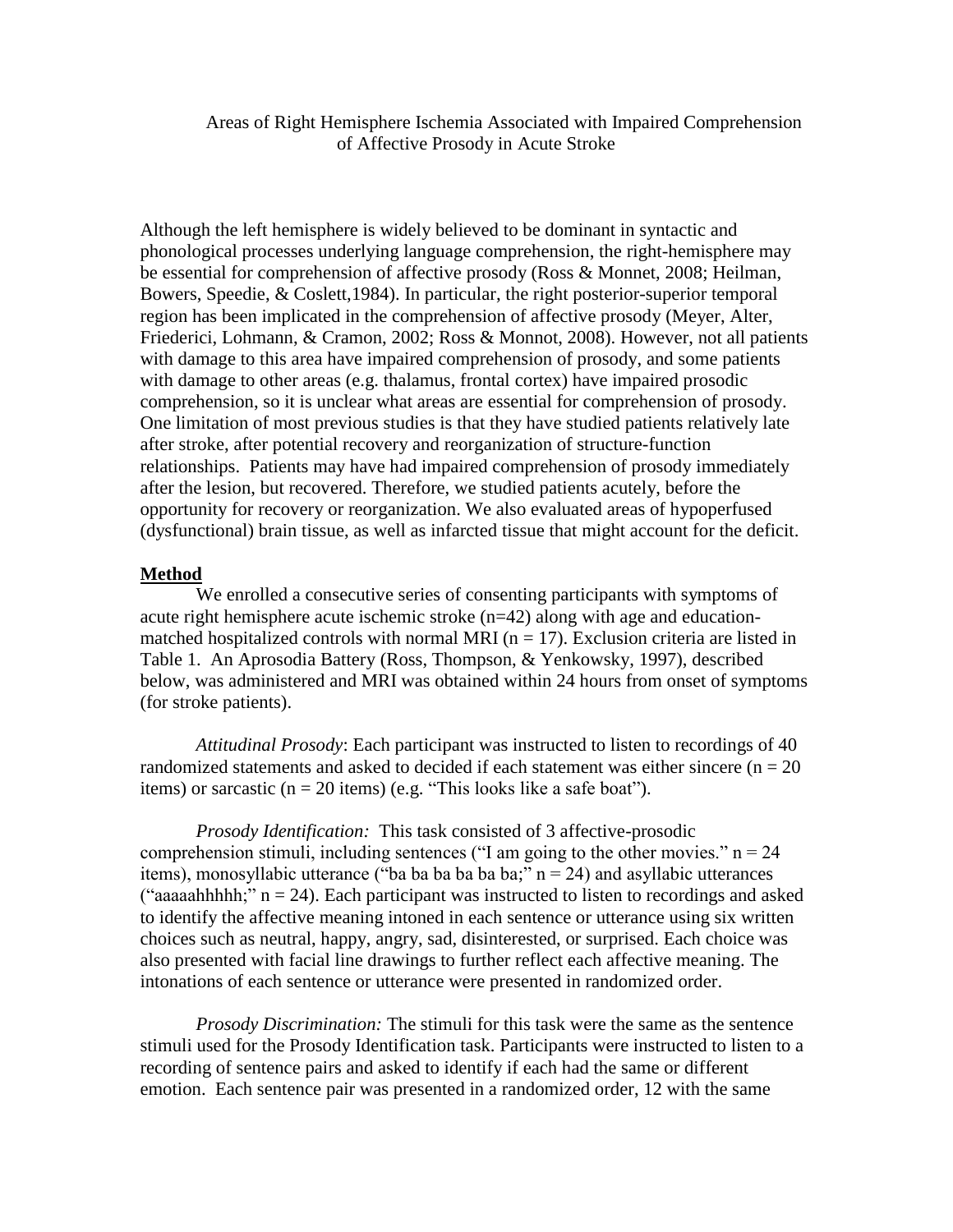affective intonation but different stress patterns (an early word in the sentence or a late word in the sentence was stressed) and 12 with different intonations but the same stress pattern ( $n = 24$  items total).

The number of correct responses was scored for each stimuli set. Normative data by age range were used to compute Z-scores (Ross, Thompson, & Yenkowsky, 1997)

# MRI Protocol.

Patients had T2, FLAIR, Susceptibility Weighted Images, Perfusion Weighted Imaging (PWI), Diffusion Weighted Imaging (DWI). Technicians, blinded to the performance on the Aprosodia Battery scored images for infarct (bright on DWI) and/or hypoperfusion (>4 sec delay on PWI) in the following regions of interest: Brodmann's areas 4, 6, 10, 11, 18, 19, 20, 21, 22, 37, 38, 39, 40, 44, 45, 46, cerebellum, thalamus, basal ganglia and sub-cortical white matter.

## Statistical Analysis:

We first determined whether or not there were significant differences between right hemisphere stroke participants and non-brain damaged control participants on prosodic comprehension tests.

To identify areas essential for prosodic comprehension, we dichotomized behavioral and imaging variables, and used chi square tests to evaluate associations between ischemia in each ROI and impaired performance  $(\geq 2$  standard deviations below the mean for the individual's age, using normative data from Ross & Monnot, 2008) on each of the identification and discrimination tasks.

For each analysis reported, data for right-handed and left-handed participants were analyzed separately. There were no significant associations for left-handed patients (perhaps because of inadequate power), so only results for right-handed patients are reported.

#### **Results**

There were significant differences between participants with and without stroke on all types of prosodic comprehension (Table 2).

Identification of attitude (sarcastic vs. sincere) from sentences was associated with ischemia in BA 6 (chi squared=6.2; df1;  $p<0.013$ ) and thalamus (chi square =4.91; df1; p=0.027). Discrimination (same/different) of prosody was associated with ischemia in BA 44 (chi square=6.65; df1;  $p=0.010$ ) and thalamus (chi square=4.1; df1;  $p=0.043$ ). These analyses indicated that BA 6, 37, 44 and thalamus might be critical areas for identification of affective prosody. We ran ANOVA to compare mean scores on each of the tasks for patients with and without ischemia in each of these regions. See Figure 1 for mean scores for each task by those with and without ischemia in each region.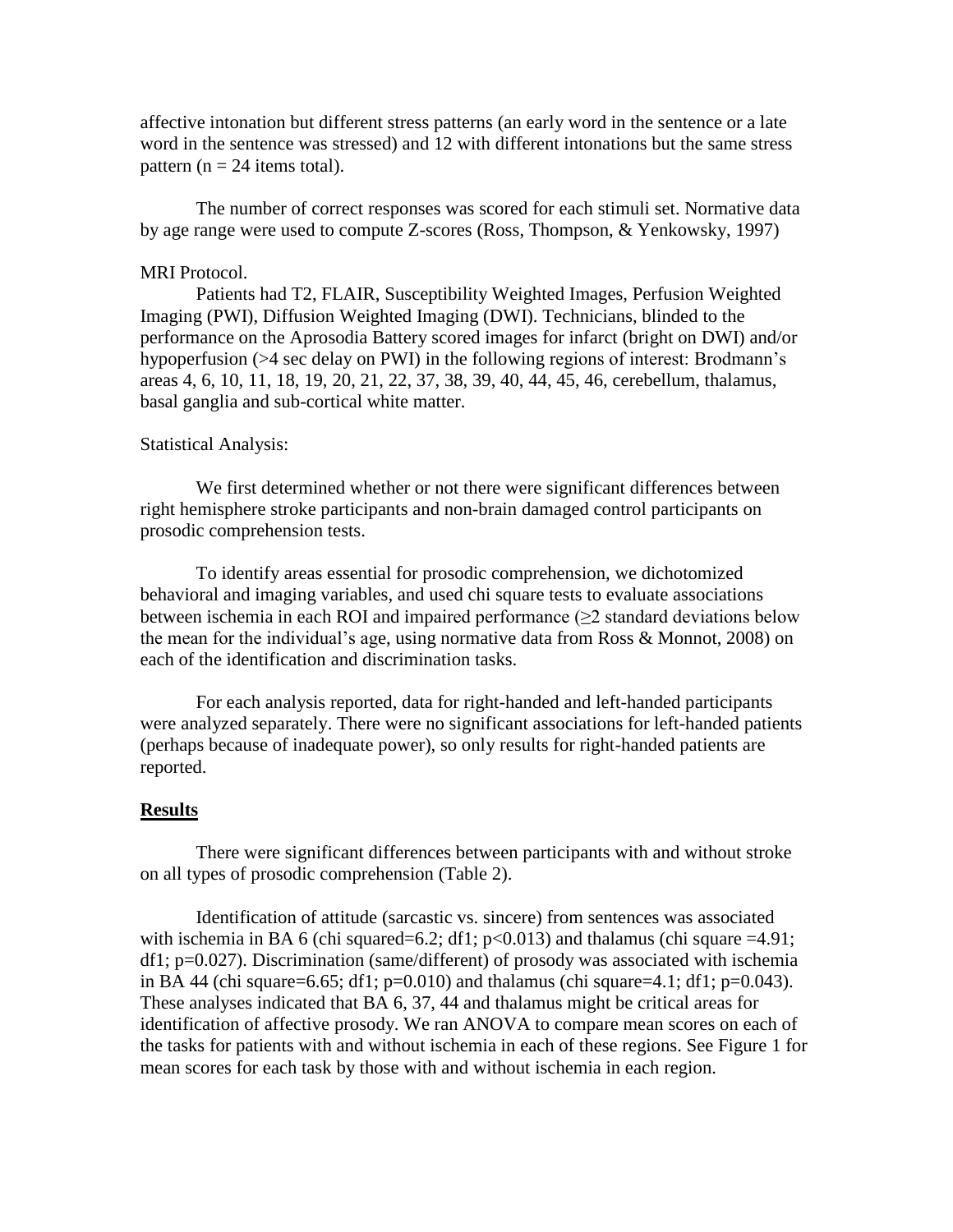Patients with ischemia in right BA 6 were significantly more impaired than those with intact BA 6 in identification of attitude of sentences  $[F(1,38) = 6.82; p=0.013]$ , identification of affective prosody in sentences  $[F(1,38) = 15.55; p < 0.0001]$ , monosyllabic utterances (F (1,38) = 21.78; p <0.0001], and asyllabic utterances [F (1,38)  $= 13.74$ ; p=0.001].

Patients with ischemia in right BA37 were significantly more impaired than those with intact BA 37 in identification of attitude of sentences  $[F(1,38) = 6.84; p=0.013]$ , identification of affective prosody in sentences  $[F(1,38) = 19.4; p<0.0001]$ , monosyllabic utterances [F (1,38) = 27.5; p<0.0001], and asyllabic utterances [F (1,38) = 13.9; p=.001].

Patients with ischemia in BA44 were significantly more impaired than those with intact BA 44 in identification of affective prosody in sentences [F (38, 1) = 5.07; p<0.03], monosyllabic utterances (F (38, 1) = 10.83; p=0.002], and asyllabic utterances [F (38, 1)  $= 5.62$ ; p=0.023].

The z-scores of right handed patients with ischemia in the thalamus were significantly different from the z-scores of patients without thalamic ischemia in identification of affective prosody in sentences  $[F(1, 31) = 5.72; p=0.023]$  and monosyllables [F  $(1, 31)$  =5.31 p=0.028], and discrimination of affective prosody [F  $(1, 1)$ ]  $21) = 5.71$ ; p=0.024).

## **Discussion:**

Ischemia in BA6, 37, 44 and/or thalamus was associated with impaired identification of affective prosody of sentences, monosyllabic utterances, and asyllabic utterances. Ischemia in BA 6 and 37 was also associated with impaired identification of sarcasm in sentences and ischemia involving the thalamus was associated with impaired discrimination of affective prosody. These finding indicate that the posterior frontal cortex (BA44 and BA6) and inferior temporal cortex (BA 37) cortex and thalamus are areas necessary for identifying the affective meanings intoned in speech. Results confirm findings from previous studies of chronic strokes in which some patients with lesions in posterior frontal cortex, temporal cortex, or thalamus had impaired comprehension of prosody. However, we did not find that acute lesions of the insula, putamen, or parietal operculum were associated with impaired comprehension of prosody as observed in some patients in the study by Ross and Monnot (2008). It is likely that patients with chronic stroke with prosodic comprehension deficits whose lesions involved these areas also had lesions extending to frontal or temporal cortex or thalamus that might better account for their deficits.

# **References**

Heilman, K. M., Bowers, D., Speedie, L., & Coslett, H. B. (1984). Comprehension of affective and nonaffective prosody. *Neurology*, 34: 917-921.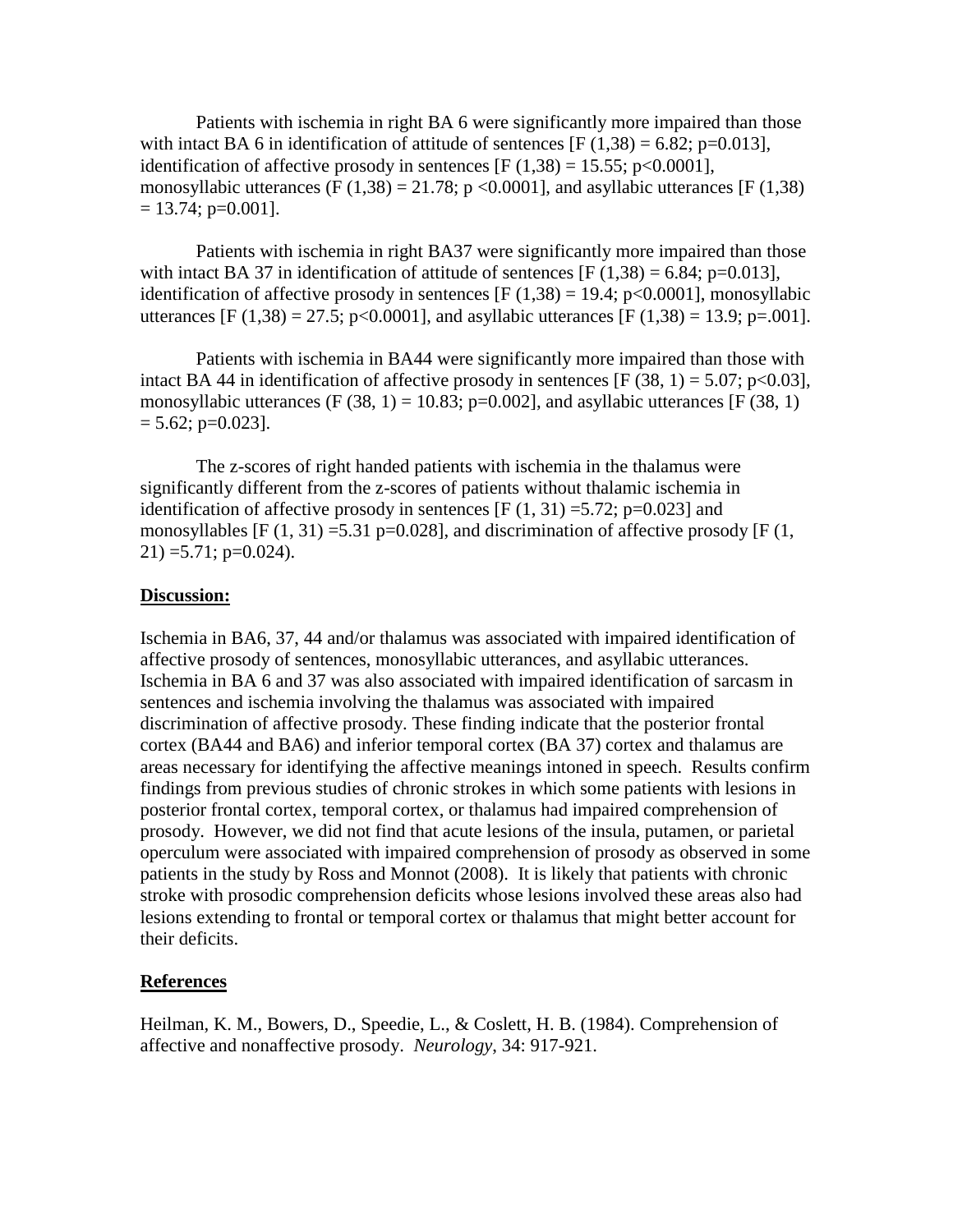Meyer, M. Alter, K., Friederici, D. A., Lohmann, G., & Cramon, D. (2002). FMRI reveals brain regions mediating slow prosodic modulation in spoken sentences. *Human Brain Mapping*, 17, 73-88.

Ross, E. D., Thompson, R. D., & Yenkowsky, J. P. (1997). Lateralization of affective prosody in brain and the callosal integration of hemispheric language functions*. Brain and Language*, 56, 27-54.

Ross, E. D., & Monnot, M. (2008). Neurology of affective prosody and its functionalanatomic organization in right hemisphere. *Brain and Language,* 104, 51-74.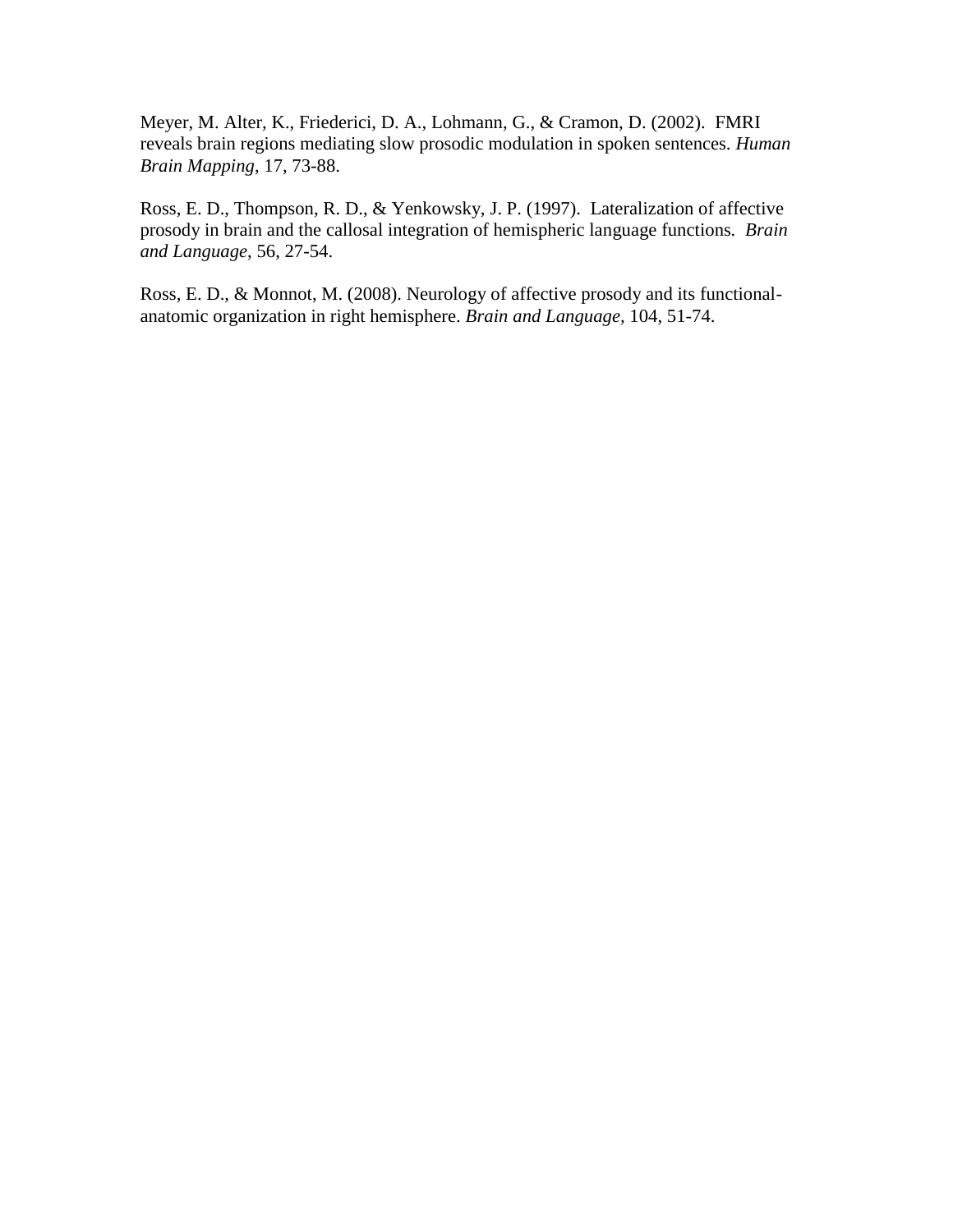# Table 1. Exclusion Criteria for Stroke Patients

- Altered level of consciousness
- Ongoing sedation
- Inability to understand the tasks
- Previous symptomatic stroke
- Previous neurological or psychiatric disease
- Known uncorrected hearing loss
- Known uncorrected visual loss
- Contraindication for MRI or Gadolinium
- Lack of premorbid proficiency in English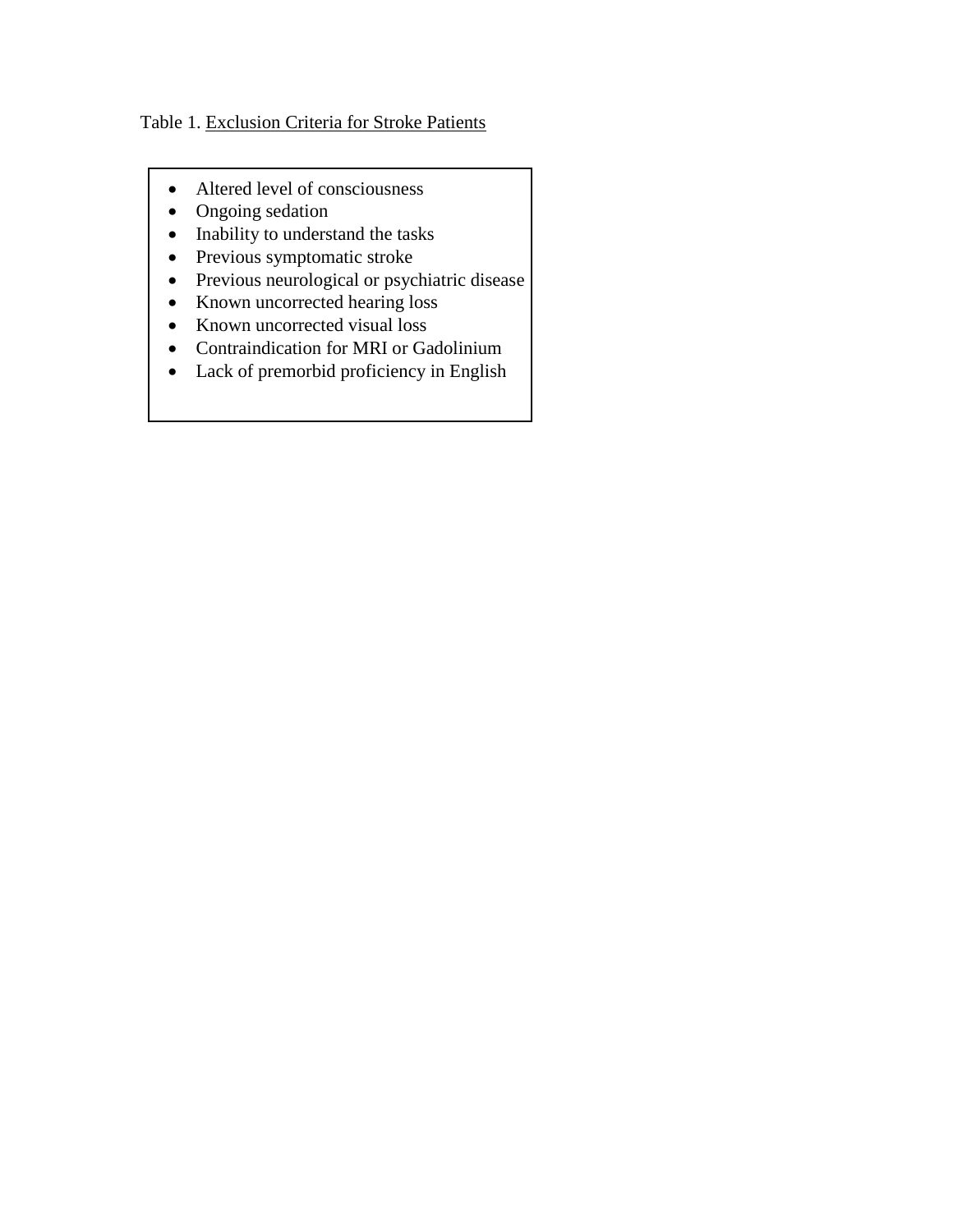**Table 2** Performance for Affective Prosody Comprehension Task. Mean and Standard Deviation Scores and Demographics for Participants with and without Right Hemisphere Ischemia.

|                  | Age        | Educ-<br>ation | Altitudinal<br>Prosody | Prosody Identification |                   |           | Discrimination<br>Prosody |
|------------------|------------|----------------|------------------------|------------------------|-------------------|-----------|---------------------------|
|                  |            |                |                        | Sentence               | Mono-<br>syllabic | Asyllabic |                           |
| Right Hemisphere | 58.4       | 13.6           | 27.20                  | 12.0                   | 10.60             | 9.200     | 14.00                     |
| <b>Stroke</b>    | ±12.9      | $\pm 5.3$      | $+2.588$               | $+4.796$               | $+4.690$          | $+3.420$  | $+3.559$                  |
| Controls         | 56.3       | 16.9           | 31.94                  | 19.71                  | 19.17             | 16.11     | 18.00                     |
|                  | $\pm 10.7$ | $\pm$ 5.4      | $+6.13$                | $+3.88$                | $+4.30$           | $+5.06$   | $+5.96$                   |
| F                | 3.7        | .97            | 5.8                    | 8.9                    | 10.2              | 7.7       | 4.4                       |
|                  |            |                |                        |                        |                   |           |                           |
| p-value          | ns         | <sub>ns</sub>  | 0.02                   | 0.005                  | 0.003             | 0.009     | 0.04                      |
|                  |            |                |                        |                        |                   |           |                           |